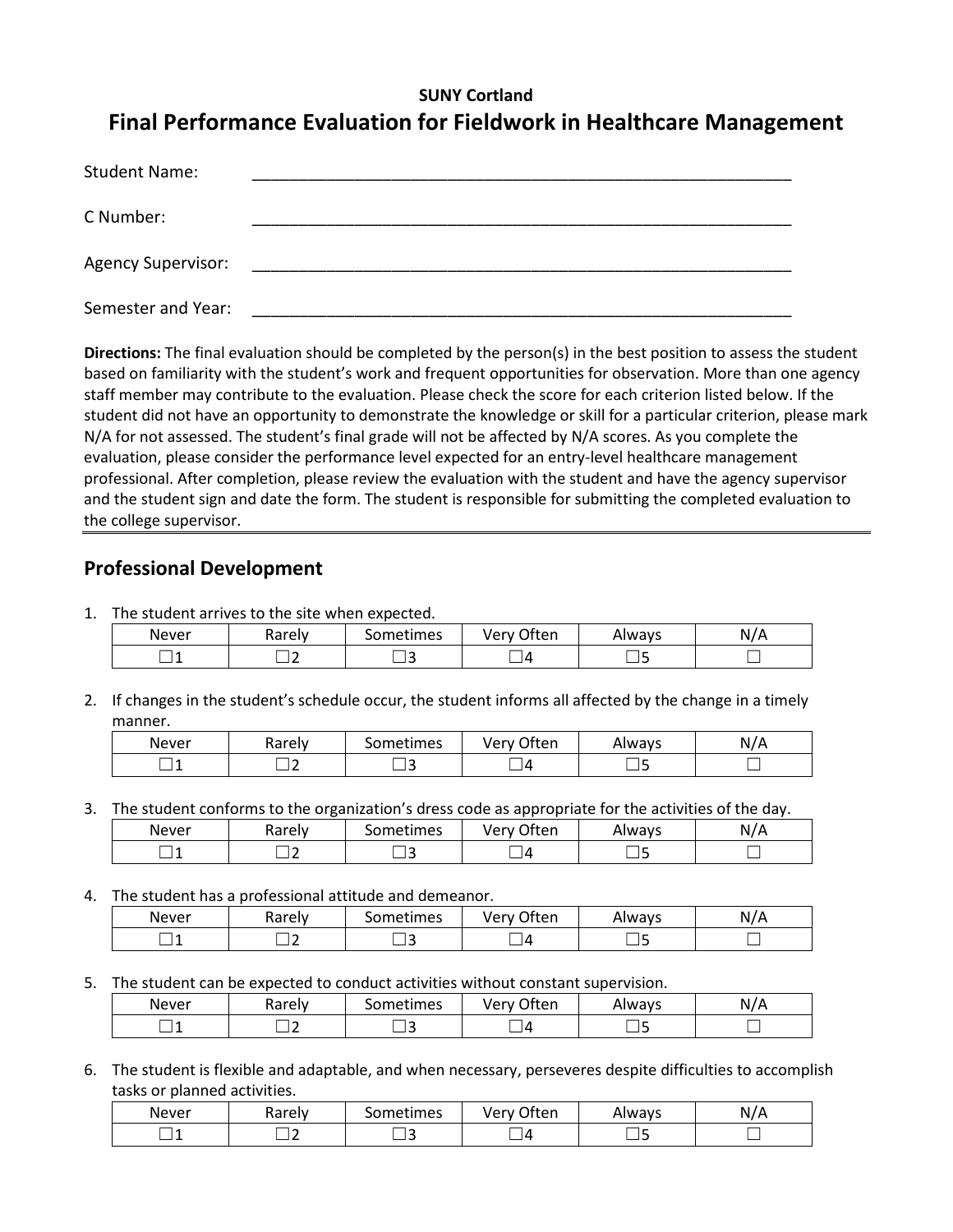Final HCM Fieldwork Evaluation

7. The student completes tasks in a timely manner.

| Never | Rarelv<br>w<br>nar<br>ີ | . .<br>ometimes | <sub>ी</sub> ften<br>very | Always | N/A |
|-------|-------------------------|-----------------|---------------------------|--------|-----|
|       | -                       | --              | $\prime$                  |        |     |

8. When interacting with employees, visitors, customers, clients, etc., the student demonstrates an awareness of organizational and departmental procedures.

| Never | -<br>Rarely | . .<br>ometimes | つften<br>verv 1 | Always | N/A |
|-------|-------------|-----------------|-----------------|--------|-----|
|       | ٠           | -               | Δ               | -      |     |

9. The student maintains confidentiality and applies ethical principles as necessary.

| Never | Rarely<br>יים ושו | ometimes | <b>つften</b><br>very ' | Always | N/<br>. |
|-------|-------------------|----------|------------------------|--------|---------|
|       | -                 |          |                        |        |         |

### **Critical Thinking and Communication Skills**

1. When appropriate, the student asks questions that indicate an interest in deeper or broader aspects of healthcare management.

| Never | -<br><b>Rarely</b> | . .<br>ometimesد | <b>Often</b><br>Verv | Always | N/A |
|-------|--------------------|------------------|----------------------|--------|-----|
| ×     |                    |                  | Д                    | __     |     |

2. When confronted with a complex problem (project or situation), the student coordinates several activities, ideas and thoughts to solve the problem.

| Never | Rarely | ometimes | ำften<br>verv | Always | N |
|-------|--------|----------|---------------|--------|---|
|       |        |          | Д             | .<br>_ |   |

3. When appropriate, the student gives thought to and makes inquiries about the feasibility of a new or different course of action.

| Never | <br>10001<br>vai eiv | metimes | ำften<br>ver<br>v | Always | N<br>r |
|-------|----------------------|---------|-------------------|--------|--------|
| --    |                      | . .     |                   |        |        |

4. The student demonstrates effective interpersonal communication skills with others in a team setting or similarly constructed environment.

| Never | Rarely | iometimes | ገften<br>Verv | Always | N<br>'N |
|-------|--------|-----------|---------------|--------|---------|
|       |        |           |               |        |         |

5. Overall, the student's oral communication is clear, effective and appropriate to the situation.

| Never | Rarely | Sometimes | <b>つften</b><br>Verv | Always | $\overline{\phantom{a}}$<br>. .<br>N.<br>-<br>. . |
|-------|--------|-----------|----------------------|--------|---------------------------------------------------|
|       |        | ــ        | L                    |        |                                                   |

6. The student's written communication skills (email, reports, etc.) are focused, easily understood, and appropriate to the situation.

| Never | -<br>Rarely | . .<br>Sometimes | Often<br>Verv | Always | N<br>N/A |
|-------|-------------|------------------|---------------|--------|----------|
|       | -<br>--     |                  | Δ             |        |          |

7. The student's written communication is free from grammatical and other writing errors.

| Never | <b>Rarely</b> | . .<br>ometimes | ገften<br>very' | Always | N |
|-------|---------------|-----------------|----------------|--------|---|
| __    |               |                 |                |        |   |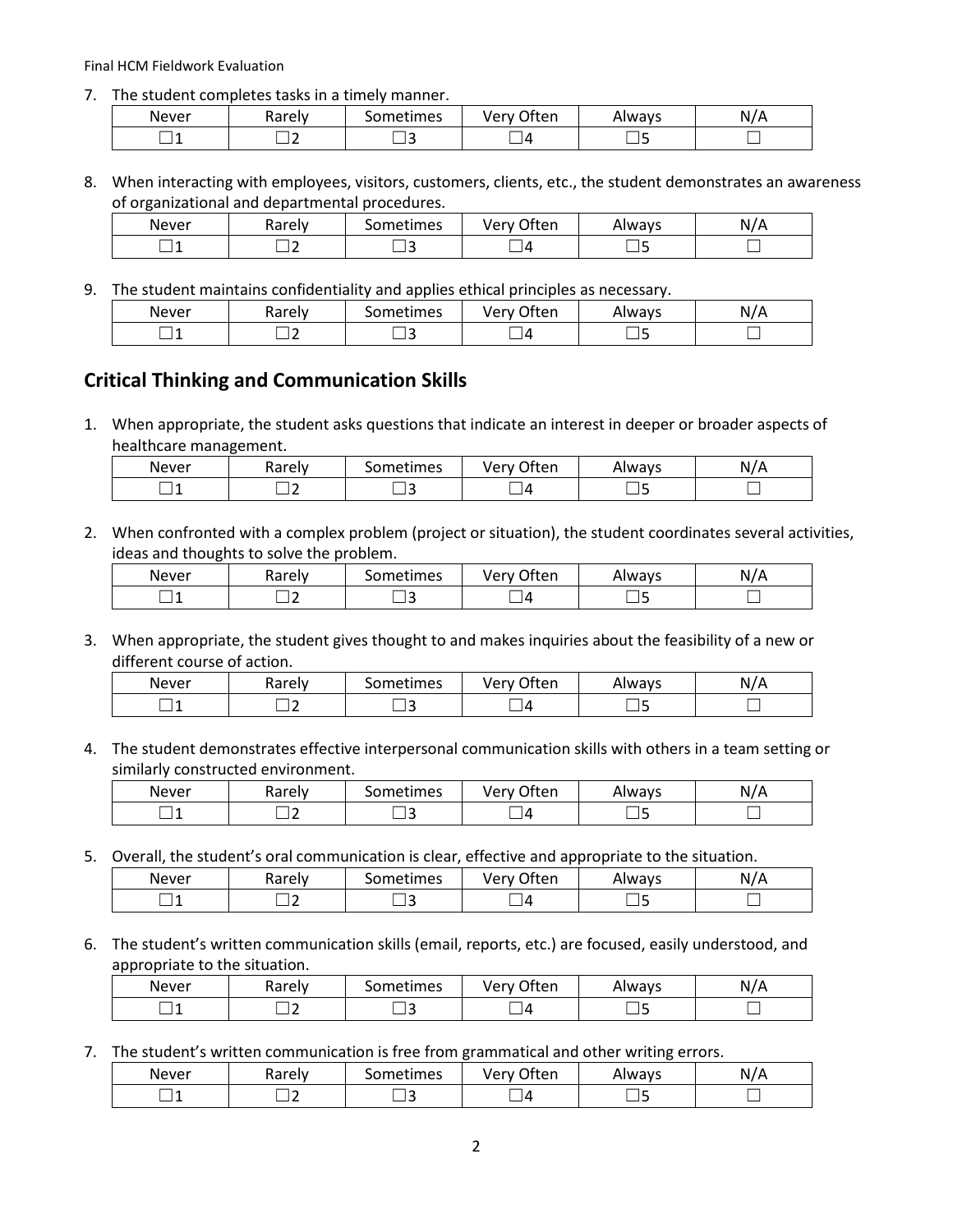8. The student's oral and written communication meets the agency's professional expectations.

| Never | Rarely | . .<br>iometimes | ำften<br>Verv | Always | N/r |
|-------|--------|------------------|---------------|--------|-----|
| -4    |        |                  | Д             |        |     |

#### **Healthcare Management Knowledge and Skills**

1. Demonstrates an understanding of the human resource principles and processes at the level expected for an entry-level manager.

| Never | karely | $\sim$<br>. .<br>iometimes | ำften<br>ver<br>v | Nways | N/A |
|-------|--------|----------------------------|-------------------|-------|-----|
|       |        |                            | Д                 |       |     |

2. Demonstrates understanding of financial terms and accounting data that would be useful in operations management and decision-making.

| Never | Rarely | iometimes | ำften<br>Verv            | Always | $\prime\prime$<br>N.<br>P |
|-------|--------|-----------|--------------------------|--------|---------------------------|
|       |        |           | $\overline{\phantom{a}}$ |        |                           |

3. Demonstrates use of appropriate tools for organizing and analyzing data to support decision-making.

| Never | Rarely | sometimes | つften<br>Verv | Always | N<br>11/11 |
|-------|--------|-----------|---------------|--------|------------|
| . .   |        |           |               | __     |            |

4. Demonstrates understanding of important elements of information technology and of how information management works within healthcare organizations.

| Never | Rarely | Sometimes | ำften<br>Verv<br>ີ | Always  | N/L<br>л.<br>. |
|-------|--------|-----------|--------------------|---------|----------------|
|       |        |           | Д                  | -<br>__ |                |

5. Demonstrates an understanding of the principles of marketing as applied in healthcare organizations.

| Never | Rarely | . .<br>iometimes | ำften<br>ven<br>∼ | Always | N<br>'/A |
|-------|--------|------------------|-------------------|--------|----------|
| -     | -      |                  | Δ                 |        |          |

6. Demonstrates ability to use quality and/or systems tools to measure, promote and/or implement quality improvement or patient/client satisfaction initiatives in healthcare organizations.

|                                                                                                    | Never | Rarely | <b>Sometimes</b> | Very Often | Always | N/A |  |
|----------------------------------------------------------------------------------------------------|-------|--------|------------------|------------|--------|-----|--|
|                                                                                                    |       |        |                  | - 14       |        |     |  |
| Demonstrates familiarity with general legal principles as they relate to healthcare organizations. |       |        |                  |            |        |     |  |
|                                                                                                    | Never | Rarely | <b>Sometimes</b> | Very Often | Always | N/A |  |
|                                                                                                    |       |        |                  | ∣⊿         |        |     |  |

8. Demonstrates understanding of the relationships among healthcare sectors, consumers, providers and payers.

| <b>Never</b> | karely | ometimes | つften<br>verv.<br>$\mathbf{v}$ | Always | N. |
|--------------|--------|----------|--------------------------------|--------|----|
|              | -      | سه       | Δ                              |        |    |

9. Demonstrates ability to understand and incorporate economic theories, concepts and/or policies as they apply in the healthcare delivery system and in decision-making processes as appropriate for an entry-level manager.

| Never | Rarely | . .<br>iometimes | <b>つften</b><br>verv | Always | \ I <i>I I</i><br>N<br>H |  |
|-------|--------|------------------|----------------------|--------|--------------------------|--|
|       |        |                  | $\prime$             |        |                          |  |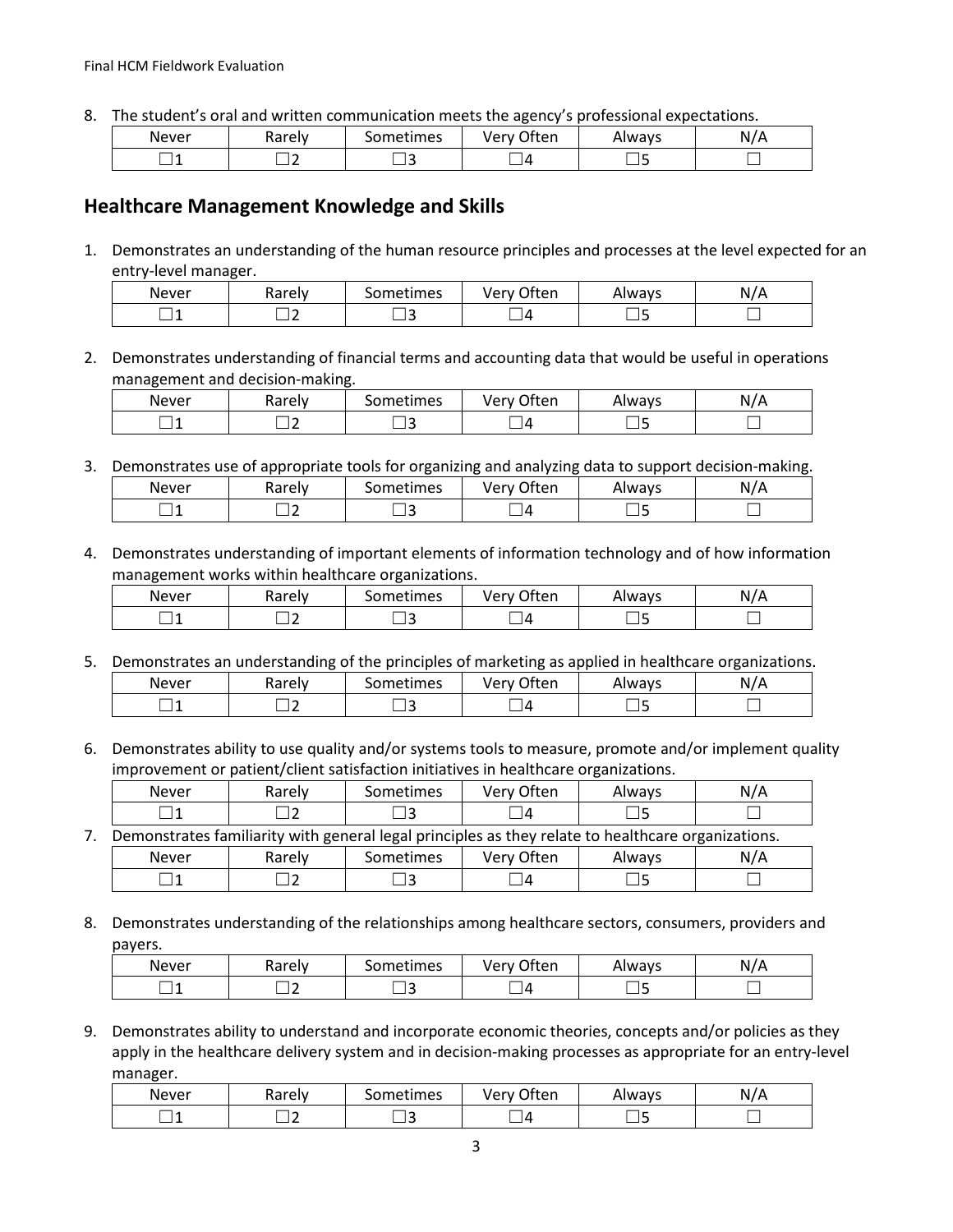Final HCM Fieldwork Evaluation

10. Demonstrates understanding of the crucial role culture plays in healthcare and the need to deliver services in a culturally competent manner.

| <b>Never</b> | Rarely | 3ometimes | <b>つften</b><br>√er ' | Always | N/.<br>$\sqrt{ }$<br>. . |
|--------------|--------|-----------|-----------------------|--------|--------------------------|
|              |        |           | Z                     |        |                          |

# **Overall Assessment and Academic Preparation**

1. Overall, how would you rate the student's performance during this fieldwork experience?

| VPT<br>$J_{\mathbf{a}}$<br>וטט<br>$\ddotsc$ | Average<br>Below | /erage<br>wei | $\overline{\phantom{0}}$<br>verv<br>Good | $n$ col<br>یہ م<br>,,,,,, | Ν. |
|---------------------------------------------|------------------|---------------|------------------------------------------|---------------------------|----|
| –<br>__                                     | __               |               |                                          |                           |    |

2. How would you rate the student's performance on the fieldwork project?

| Very Poor | -<br>Average<br>RAJOW | Average<br>avei | Goog       | -<br>.<br>Excell<br>ellent | N |
|-----------|-----------------------|-----------------|------------|----------------------------|---|
| -         | -                     |                 | $\sqrt{ }$ | _                          |   |

3. In your opinion, and in the opinion of others with whom the student has interacted, how would you rate the academic preparation and knowledge base of this student?

| verv<br>Door<br>וט | <b>Below</b><br>Average<br>. . | Average | . .<br>$\overline{\phantom{a}}$<br>000£<br>v | -<br>$\cdots$<br>11 C I I L | N.<br>$\cdot$ $\sim$ |
|--------------------|--------------------------------|---------|----------------------------------------------|-----------------------------|----------------------|
| __                 |                                |         | $\overline{ }$                               |                             |                      |

4. In what areas do you think the student needs more knowledge and preparation?